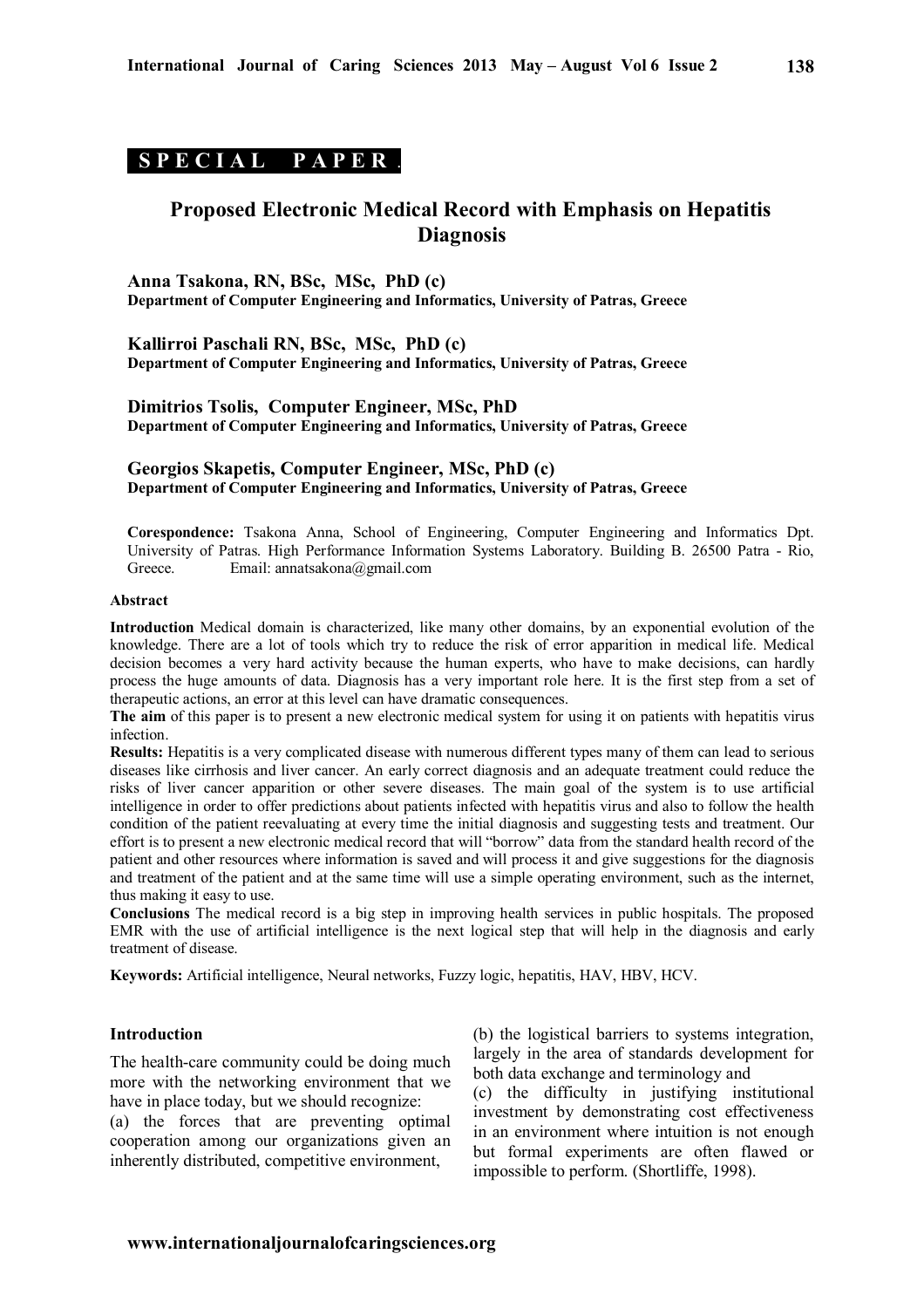With the widespread use of electronic data capture and automation of medical records, medical diagnostic decision support systems (MDSS) have become a valuable aid in improving the accuracy of medical diagnosis. Their purpose is to enhance, not replace, a physician's ability in the complex and highly intuitive process of medical diagnosis. The uses of MDSS in medical diagnosis are predicted to increase 10-fold within the current decade. (Mangiameli, West, Rampal, 2004).

Artificial Intelligence (AI) is the studies of ideas, which enable computers to do the things that make people seem intelligent. AI in Medicine (AIM) is AI specialized to medical applications. The potential of AI in medicine has been expressed by a number of researchers and summarized the potential of AI techniques in medicine as follows:

• Provides a laboratory for the examination, organization, representation and cataloguing of medical knowledge.

Produces new tools to support medical decision making, training and research.

• Offers a content-rich discipline for future scientific medical specialty.

The system we propose here is based on two main branches of artificial intelligence:

— the traditional one, represented by expert systems;

— the connexionist one, where the most common forms used are artificial neural networks. The goal of the system is to offer predictions about patients infected with hepatitis virus.

Hepatitis is one of the principal causes for liver cancer. A correct diagnosis and an adequate treatment could reduce the risks of liver cancer apparition. Such an expert system could be successfully used if it is developed for mutual exclusive diseases and independent symptoms. (Dakshata, Seema, 2011).

There are two main possibilities of implementing expert systems: by logical inference and by statistical inference. Both of them can be used in this system, in order to make some predictions regarding the hepatitis diagnosis and the evolution of an infected patient.

The logical inference could be used in medicine to build expert systems that will produce a diagnosis starting from a set of premises. An expert system implements human reasoning and it needs some rules to make it possible. This type of system is also called rules based expert system and it is the most used system for implementing medical diagnosis. It has a graph structure and a chain logical evaluation is applied on this structure. Such an expert system could be easy to implement and also very easy to use for a nonengineer because its rules are similarly with the natural medical language. For hepatitis diagnosis it is necessary to specify which are the factors that define different types of hepatitis. After that, the rules for the expert system can be drawn. (Drăgulescu, Albu, 2007).

Decision trees have been a good data mining method to diagnose the liver disease as they have very good property and the structure is easy to understand, unless the size of the trees is not so large. This property of decision tree is important in case that human should understand the knowledge structures fully. This is one of the main reasons why decision trees are widely accepted in medical domain.

Another good point of decision trees is that it is very straightforward to transform decision trees into rules so that the rules can be used, for example, to build expert systems. But the training algorithms of decision trees have their weakness of disdaining minor classes. Decision tree generation algorithms divide the training data set based on their own branching criteria. So, due to the dividing as each subtree is being built, each branch in the decision tree becomes to have less training instances. So, the reliability of lower branches becomes worse than upper branches due to the smaller size of training examples. (Hyondai, 2012).

Artificial neural networks are a branch of the artificial intelligence and they have been developed to reproduce human reason and intelligence. The initial idea was that, in order to reproduce intelligence, it would be necessary to build systems with architecture similar to the brain one. Therefore, artificial neural networks are built by the interconnection of certain primary elements, whose structure is similar to the biological neuron.

Like the human brain, these artificial neural networks are able to recognize patterns, manage data and, most important, they have the ability of learning. (Drăgulescu et al., 2006).

Artificial neural networks could be used in every situation in which exists a relationship between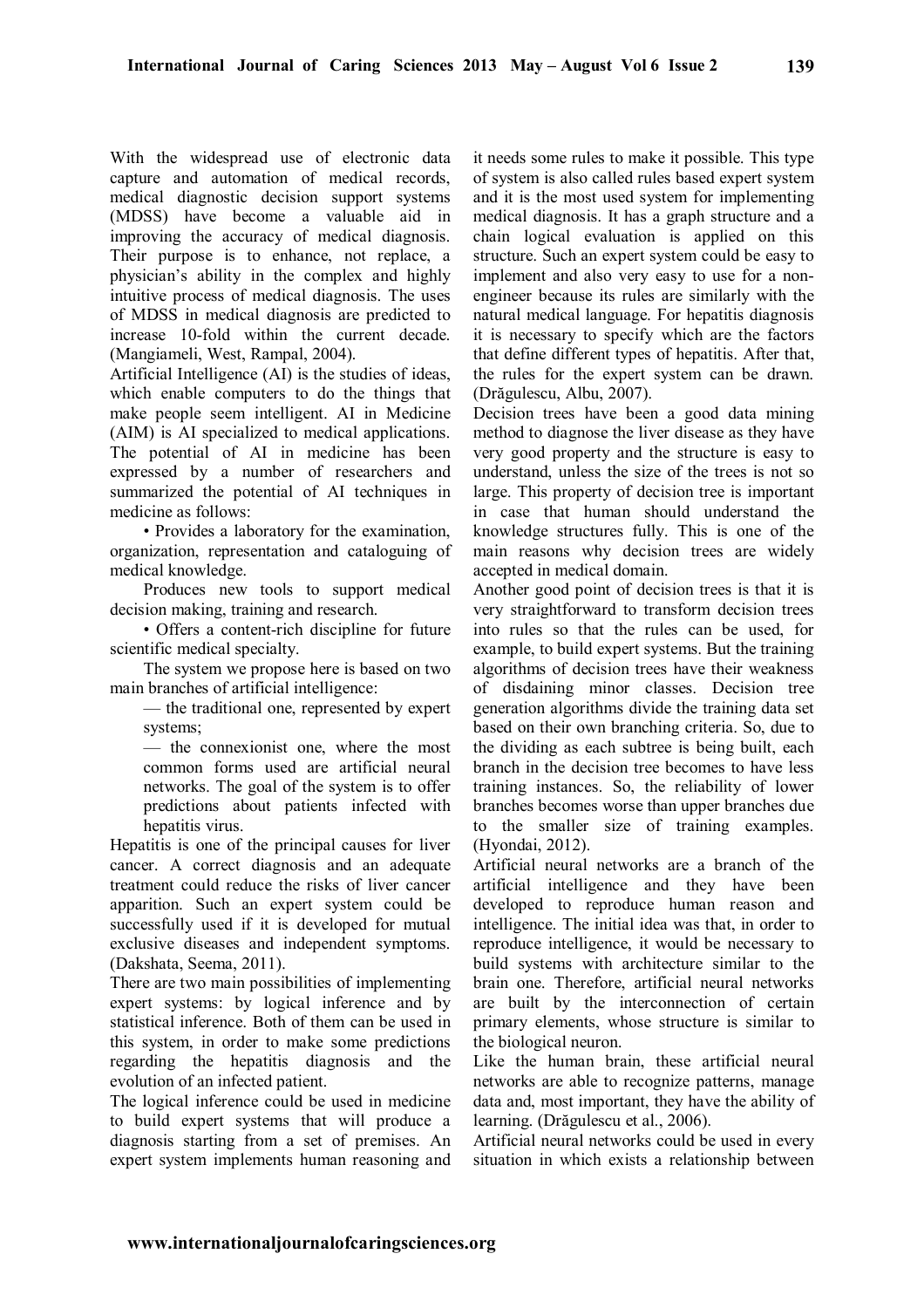some variables that can be considered inputs and other variables that can be predicted (outputs). The most important an advantage using artificial neural networks is that this kind of system solves problems that are too complex for conventional technologies, do not have an algorithmic solution or the solution is too complex to be used. These characteristics have often appeared in medicine. Artificial neural networks have been successfully applied on various areas of medicine, such as: diagnostic systems, biomedical analysis, image analysis, drug development. (Dakshata, Seema, 2012).

Fuzzy logic is the science of reasoning, thinking and inference that recognizes and uses the real world phenomenon – that everything is a matter of degree. Instead of assuming everything is black and white (conventional logic), fuzzy logic recognizes that in reality most things would fall somewhere in between, that is varying shades of grey. Fuzzy logic is a data handling methodology that permits ambiguity and hence is particularly suited to medical applications. It captures and uses the concept of fuzziness in computationally effective manner.

Fuzzy expert systems have the structure of a series of 'if – then' rules for modeling. The application of fuzzy logic has been explored in the diagnosis of acute leukemia, breast and pancreatic cancer. (Ramesh et al., 2004).

Fuzzy logic provides an inference morphology that enables appropriate human reasoning capabilities to be applied to knowledge-based systems. The theory of fuzzy logic provides a mathematical strength to capture the uncertainties associated with human cognitive processes, such as thinking and reasoning. (Imianvan, Obi, 2011). This work proposes diagnostic system using fuzzy logic control system and its design and simulation. Predefined patterns and the behavior of a process are mostly controlled by diagnostic systems.

The problems controlled by such systems involve suggestions for a certain treatment after identification.

Diagnostic systems are in the form of an expert system based on rules. Sure patterns are explained by set of rules which is called as rule based expert system. Evaluation of rules is done after the collection of observed data. Identification of pattern and suggestion of problem linked with that pattern is given when

the rules are logically satisfied. Implication of certain treatment is performed by each one of specific problem. Normally computation of human expert is performed by diagnostic system instead of its replacement. So the conclusive decision is finally made by human diagnostic expert to search the reason and give the prescription. (Baig et al., 2011).

## **Case Study**

The hepatology center receives patients in the context of the regular outpatients' healthcare service of the hospital. Patients visiting for the first time are addressed to the medical office. A handwritten record is created and the patient's demographic details are registered, a full medical history is filled in onto a form and any lab test results that the patient may bring along are entered in other forms. Later on, this record is entered in the hospital's electronic system and each patient is given a registration number that characterizes the patient in this healthcare institute and the said unit.

Then, each time the patient visits the hepatology center, this unique number will help retrieve his/her record, which will be enriched with new data from the hepatologists who attend the course of his/her hepatic disease. More specifically, a brief history is filled in, which outlines signs and symptoms related to the hepatic disease, its course, any medication required, medical instructions, any lab and imaging tests to be done and also the date of the patient's next visit. Due to lack of time, most medical decisions must be based on rapid judgments of the case relying on the physician's unaided memory. Only in rare situations can a literature search or other extended investigation be undertaken to assure the doctor (and the patient) that the latest knowledge is brought to bear on any particular case.

## **The Proposed system**

The required software will constitute an essential aid for the physician, providing each time help with the diagnosis through a tree of decisions, which will lead on one side to the suggested diagnosis and on the other side will follow the course of the patient's health and will display those data that the physician needs that given moment of the patient's follow-up. Such a software will retrieve data from the servers were details are saved, such as medication, test results'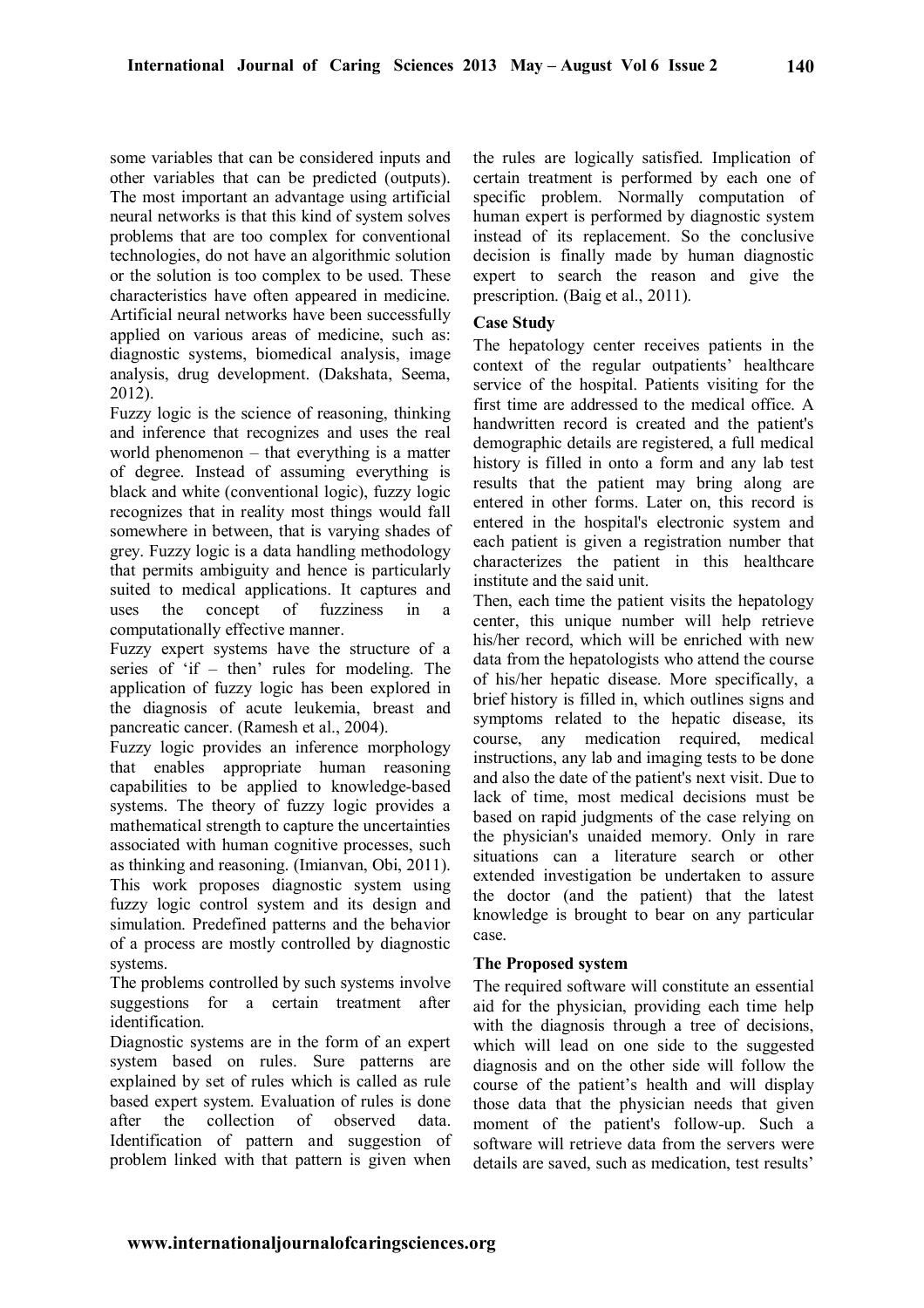patient's history even the medical instruction, based on which the physician will be able to appropriate action for his/her patient.

The system will achieve this goal mainly by efficiently combining a wide range of technologies and methodologies. At first digitization technologies for medical data and the patient's files will be used. International technological standards and good practices for digitization aiming at the development of an interoperable digital medical content will be also used.

In addition, for each digital object created, metadata will be assigned so as to assist further elaboration and treatment. The metadata used are based on international metadata standards for bio and medical informatics. The metadata already collected or that are begin collected in an everyday basis will be mapped to the international metadata standards. The mapping process is being implemented as a fully automated process within the databases used.In parallel, expert systems' technologies which facilitate decision support during the diagnosis and treatment of hepatitis are used.

The system is using both current and history patient data to support doctor's decisions. Depending on the data flow analyzed above the system may use:

- 1. A neural network algorithm based on a Bumptree Network which combines the advantages of a binary tree with an advanced classification method using hyper ellipsoids in the pattern space instead of lines, planes or curves. The arrangement of the nodes in a binary tree greatly improves both learning complexity and retrieval time.
- 2. A fuzzy logic algorithm, which if necessary, is used to determine or predict the maximum or minimum values of certain biometric data under examination.

Both neural network and fuzzy logic algorithms are being implemented as black boxes for input data and output results. They are transformed from programming languages to dynamic link libraries which can be integrated to the information system.Finally, the system will provide to the doctor and medical personnel web user interfaces, which allow data insertion, search, editing and support through the diagnosis and treatment stages of the hepatitis.

The services can be offered through the internet, at a distributed and geographically dispersed way. The web user interfaces which are implemented in web scripting languages are able to call and execute the neural network and fuzzy logic algorithms based on the data inserted by the final user. The results are also integrated to the web applications. The integrated system support doctors and medical personnel to at first diagnose effectively the hepatitis and at a second stage to offer personalized treatment to the patient.

The system is in the phase of its midimplementation. The two algorithms have been completed and evaluated, the database on which the overall system relies has been designed and implemented and the web user interfaces are at their early implementation stages. Evidently, the system will be tested and set, by using a series of details from at least 100 patient record cases, which will be searched and chosen to constitute the representative sample of a patient record, who started with the first examination and the confirmation of the hepatic disease till the final treatment or the development of the disease into more severe condition or even to complications that led to the patient's death.

## **The Data Flow Diagram**

The data flow diagram below (figures 1-3) consists of the resources (which are not others than the physician and the patient that will play a definitive role in diagnosis), the stock rooms (which include all appropriate lab and imaging tests that shall be performed depending on the type of hepatitis) and the record with the treatment proposed each time. Moreover, it also includes the "patient record" file, where all new data from a visit of the patient will be entered and it will constitute the reference point for the system in any new visit of the patient to the center.

Finally, it includes that basic transformation that will collect data from the resources and records and will generate the proposed diagnosis and treatment, which evidently can only be effective if validated also by the physician.

This diagram analyzes the first two levels (0, 1).Level 0 (figure 1) shows the resources, the stock houses and a transform that will be the diagnosis and treatment of the hepatic diseases.

On level 1, the basic transform of the diagnosis (figure 2) and treatment (figure 3) is specialized per type of disease met and the link to the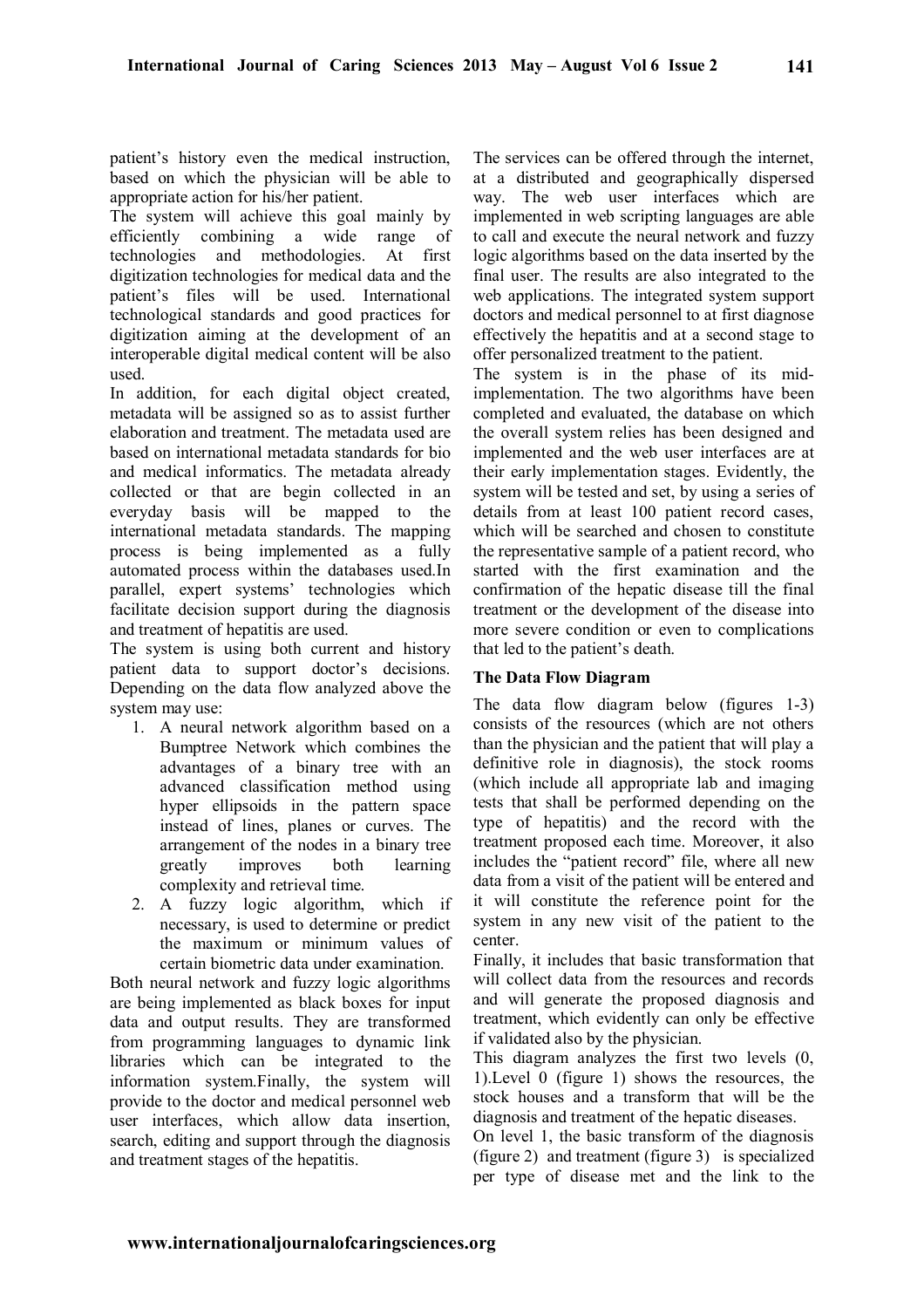resources that provide different details per disease are displayed.

In brief, we would say that every time the patient visits the hepatology center, s/he mentions the clinical symptoms and his course to the physician. Then, depending on the type of the hepatitis, a series of blood and imaging tests are ordered. So, based on the test results and the patient's clinical symptoms, the system will proceed to the diagnosis that will then be validated or not by the physician.

Following, the system moves on to the appropriate treatment depending on the type of hepatitis, will select the appropriate treatment scheme for the patient and further medical instructions will be provided. Finally, all this new information will be saved in the file "patient's record".

## **The flowchart**

The Data Flow Diagram (DFD) is followed by a flowchart (figure 4), which helps identify the individual hepatic diseases through a logical series of steps and by taking into account the main parameters arising from the lab, imaging or histopathology tests that the patient undergoes. Two of the most significant tests for all hepatic diseases are ALT and AST, which many times are 10 to 100 times more elevated that the normal range. These parameters are a first indication of whether the patient suffers from hepatitis or not and in the event that these values are indeed elevated to that point, then a series of other parameters shall be examined.

Then, in combination with the physical examination and the symptoms of the patient, they lead us to the identification of the specific hepatic disease. The parameters examined are the types of antibodies that the patient manifests, and which are different in each form of hepatitis. For example, in hepatitis A we use a control condition that includes Anti HΑV-IgM and Anti HΑV-IgG antibodies.

If the patient has Anti HΑV-IgM, then s/he suffers from hepatitis A, while if s/he has Anti HAV-IgG, then s/he is immune to hepatitis A.

Another more complicated case is that of hepatitis B.

Many times the disease does not appear alone, but acts parallel to other infections or assists the further appearance of other forms of the hepatic disease.

At first, a control condition is used again here, which includes HBsAg, Anti-HBc and Anti-HBs antibodies.

If the patient is positive for Anti-HBs and negative for Anti-HBc and Anti-HBs, then s/he suffers from hepatitis B, while a positive Anti-HBs and negative HBsAg and Anti-HBc, then s/he is immune to hepatitis B thanks to a vaccine. Then, in the event that the patient is diagnosed as suffering from hepatitis B, a control condition is used to examine the presence or not of Anti-HBc-IgM and HDV-RNA and in the event these are positive, the patient manifests secondary infection, which means that while suffering from chronic hepatitis B, s/he also developed hepatitis D.

Then, another control condition helps us take into account the biopsy results which may lead us to liver cirrhosis, while the combination of the biopsy results with elevated a-fetoprotein indicates hepatocellular carcinoma.

## **Discussion - Conclusions**

The organization and classification of the medical information mainly in digital form is not enough to spectacularly improve the health care service provision in public hospitals.

The appropriate software must be in place, specialized for each clinic, as the one we investigate in the hepatology center.

It must take into consideration the course of the patient's health and it must rapidly give the physician a safe guidance, both regarding the diagnosis and the treatment of the disease.

Based on that, we searched for the main components of the appropriate information system, we identified the critical points of transactions and the information sources, from where we are to retrieve or save the information required.

Then, we identified the crucial parameters that we examine in hepatic diseases and how these affect the diagnosis or treatment of each disease.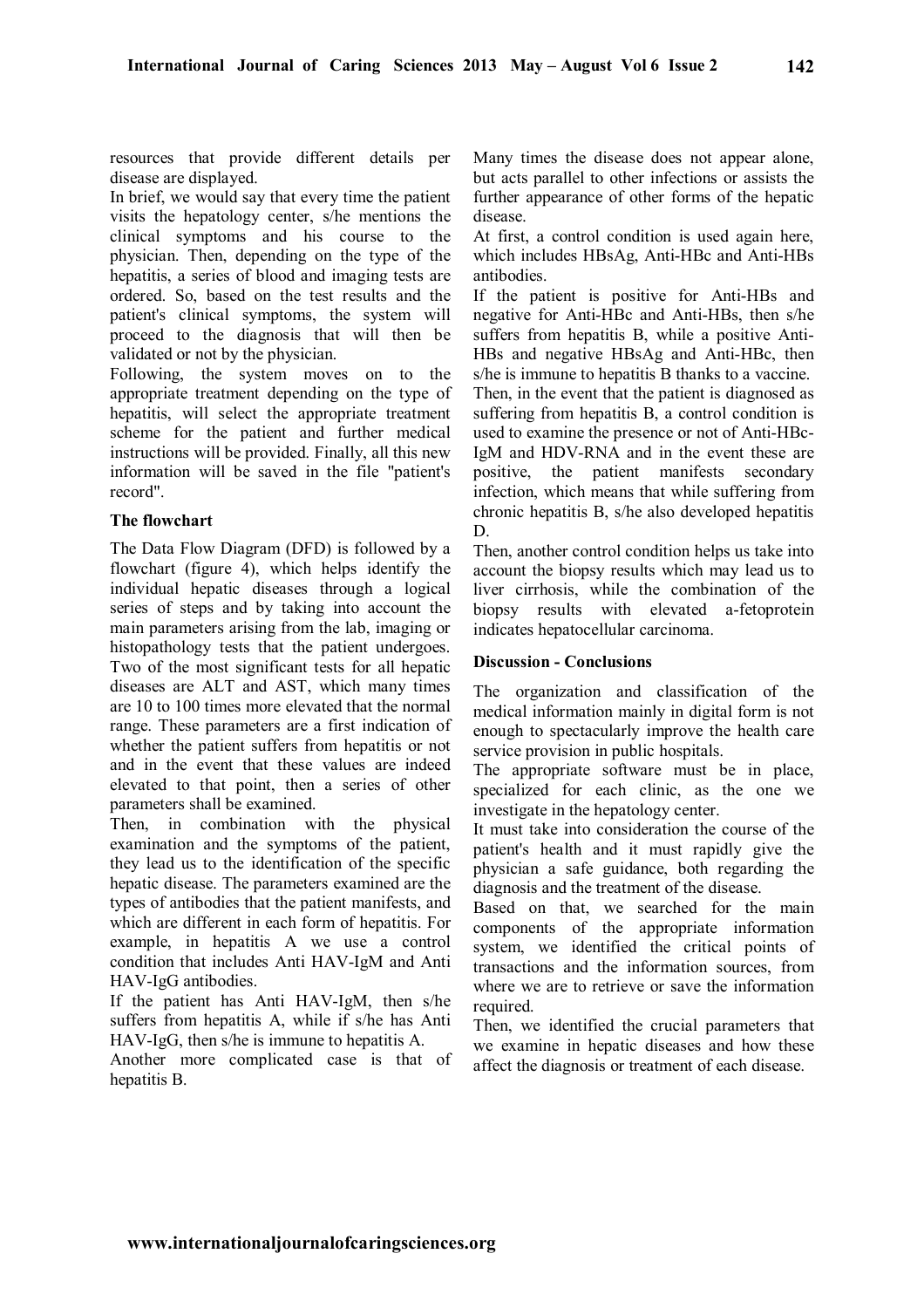

**www.internationaljournalofcaringsciences.org**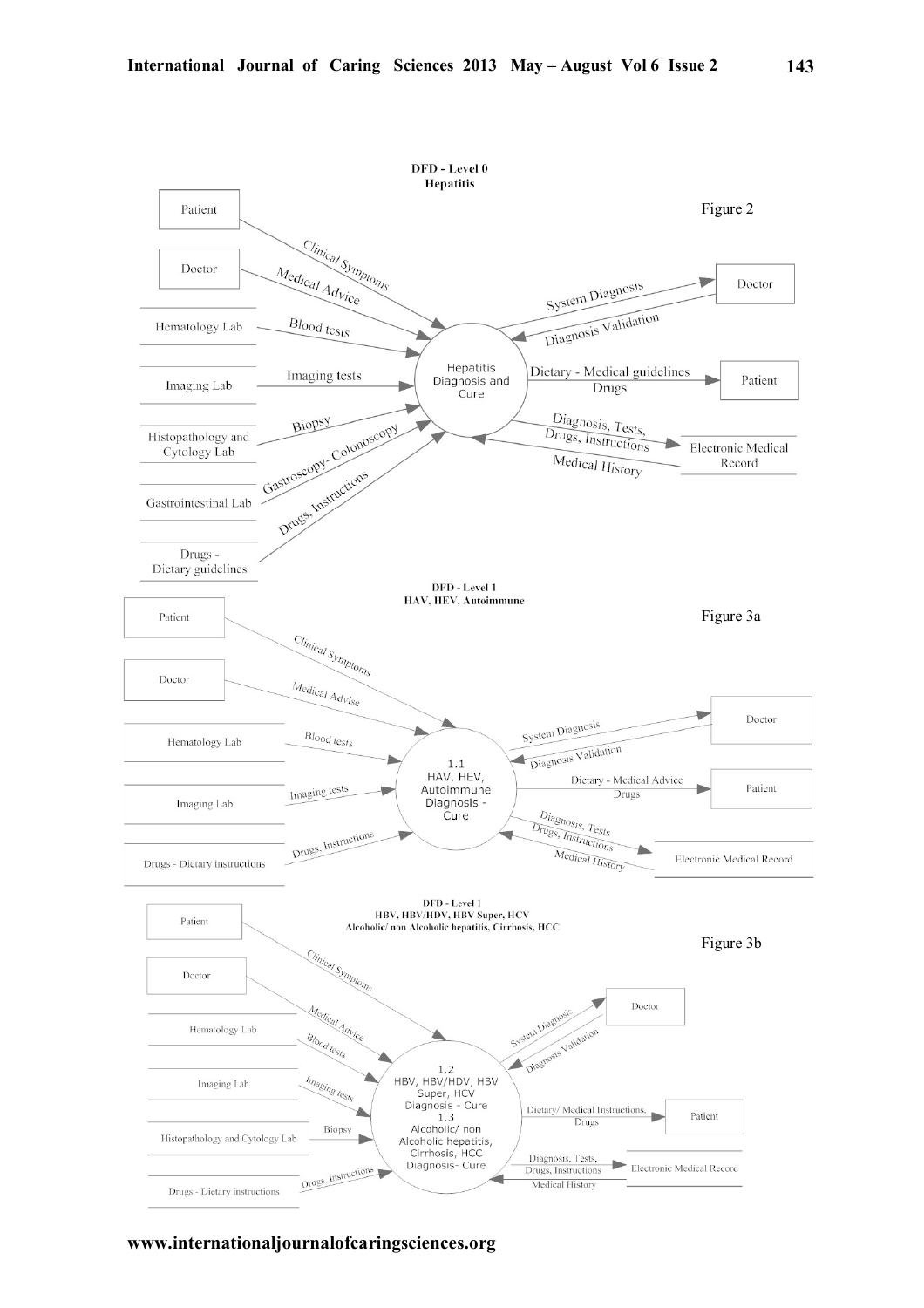